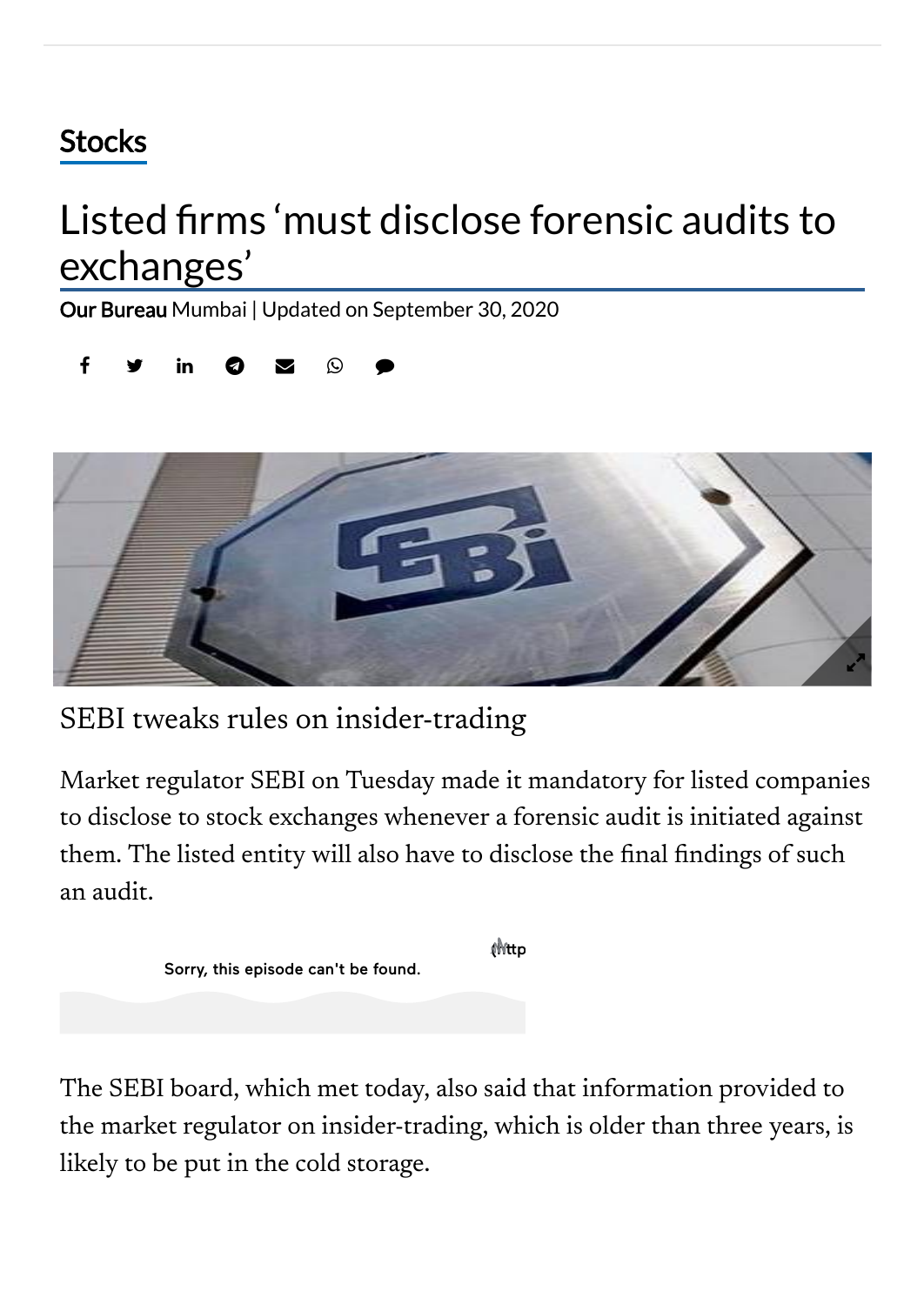"A time period of up to 3 years has been prescribed for reporting violations under the insider-trading laws through the informant mechanism. Informants (should) include specific information such as details of securities, trades by suspect and unpublished price sensitive information based on which insider trading is alleged with respect to the alleged violations," SEBI said in its circular.

Market experts say the move has its pros and cons. "This amendment has made sure that no vague information is filed to move the resources of SEBI in insider-trading whistleblower mechanism. The flip side is that a whistleblower is restricted from filing a complaint if information is not absolutely complete," said Sumit Agrawal, Partner, Regstreet Law Advisers and a former SEBI official.

On forensic audit, SEBI directed companies to disclose it irrespective of the materiality.

"This amendment is in line with SEBI objective of maintaining parity of information amongst shareholders. Also, this will ensure that listed companies maintain a consistent approach in relation to circumstances involving such an audit as shareholders have complete and timely information," said Moin Ladha, Partner, Khaitan & Co.

## Repo clearing house

SEBI also approved a proposal to facilitate the setting up of a Limited Purpose Repo Clearing Corporation to push debt market transactions and repurchase of government securities. But experts say that managing credit risk will be the biggest challenge for the new clearing house.

Among other directions, SEBI prescribed a code of conduct for mutual fund managers and dealers. Chief executive officers of asset management companies will be responsible to ensure that the code is followed. SEBI also allowed AMCs to become self-clearing members of clearing corporations to clear and settle trades in the debt segment.